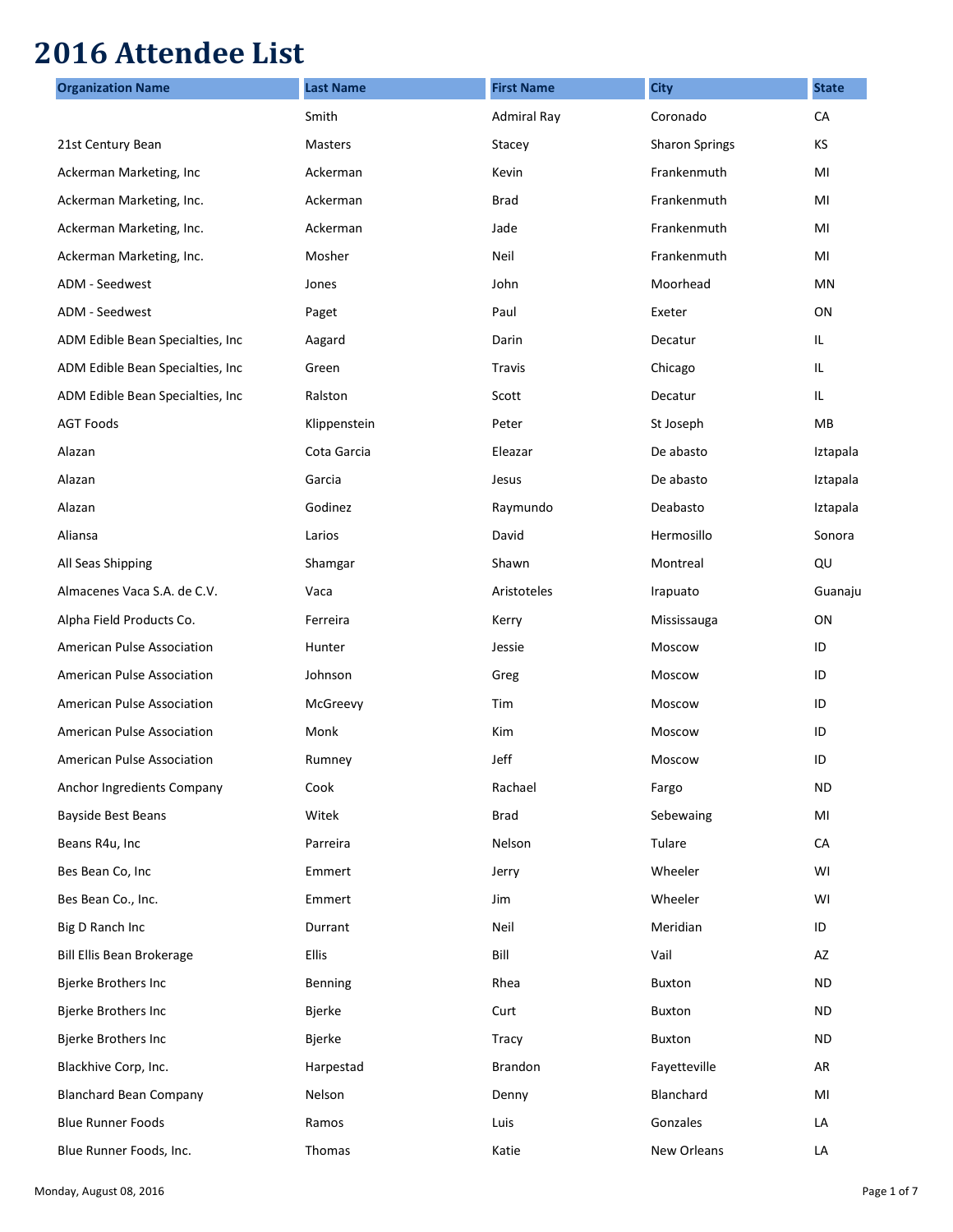| <b>Organization Name</b>           | <b>Last Name</b> | <b>First Name</b> | <b>City</b>      | <b>State</b> |
|------------------------------------|------------------|-------------------|------------------|--------------|
| <b>BNSF Railway</b>                | Rowland          | Ted               | Ft Worth         | <b>TX</b>    |
| Bonanza Bean LLC                   | Fehr             | Cork              | Morris           | MN           |
| Bonanza Bean LLC                   | Hacker           | Andy              | <b>Morris</b>    | MN           |
| Bonanza Bean LLC                   | Hacker           | Echo              | Morris           | MN           |
| Bonanza Bean LLC                   | Schaefer         | Dan               | Morris           | MN           |
| Bonduelle                          | Gerard           | Christine         | Montreal         | QC           |
| <b>Bratney Companies</b>           | Smith            | Jeff              | Des Moines       | IA           |
| <b>Bridgewell Resources</b>        | Heiney           | Ben               | Clackamas        | <b>OR</b>    |
| <b>Bridgewell Resources</b>        | Lindsey          | Clint             | Clackamas        | <b>OR</b>    |
| Buhler Sortex, Inc.                | Milani           | Aidin             | Stockton         | CA           |
| <b>Bush Brothers &amp; Company</b> | Rose             | Sara              | Knoxville        | <b>TN</b>    |
| Bush Brothers & Company            | Rutzinski        | Joe               | Knoxville        | TN           |
| Bush Brothers & Company            | Strauch          | <b>Brian</b>      | Augusta          | WI           |
| Bush Brothers & Company            | Zimmerman        | David             | Knoxville        | <b>TN</b>    |
| C & F Foods Inc                    | Earl             | Joyce             | Hansen           | ID           |
| C & F Foods Inc                    | Hall             | Lauren            | City of Industry | CA           |
| C & F Foods Inc                    | Pitorri          | Lisa              | City of Industry | CA           |
| <b>Cablevey Conveyors</b>          | Miller           | <b>Brant</b>      | Oskaloosa        | IA           |
| Cal-Bean & Grain Co-op Inc         | Luckett          | Gary              | Pixley           | CA           |
| California Bean and Pea, Inc.      | Parreira         | Joel              | Boerne           | TX           |
| California Bean Shippers Assoc     | Townsend         | Jane              | Sacramento       | CA           |
| Campbell Soup Company              | Piazza           | Matt              | Camden           | <b>NJ</b>    |
| <b>Canoe Creek Commodities</b>     | Meabon           | Mark              | Dillsburg        | PA           |
| CargoBarn, Inc.                    | Fertig           | Jeremiah          | Albuquerque      | <b>NM</b>    |
| Centennial Commodities, Inc.       | Simpson          | Dick              | Parker           | CO           |
| Central Bean Co, Inc               | Yamamoto         | Calvin            | Quincy           | <b>WA</b>    |
| Central Bean Co. Inc.              | Grebb            | Tom               | Quincy           | <b>WA</b>    |
| Central Valley Ag Exports, Inc     | Huss             | Sebastian         | Visalia          | CA           |
| Central Valley Ag Exports, Inc     | <b>Vivies</b>    | Didier            | Visalia          | CA           |
| Central Valley Bean Cooperative    | Fuglesten        | Daniel            | Buxton           | <b>ND</b>    |
| <b>CFT Corporation</b>             | Burnett          | Wally             | Oakville         | ON           |
| <b>CFT Corporation</b>             | Pocklington      | Steven            | Oakville         | ON           |
| Chippewa Valley Bean Co            | Brown            | Cindy             | Menomonie        | WI           |
| Chippewa Valley Bean Co            | Wachsmuth        | Charles           | Menomonie        | WI           |
| CHS Inc                            | Guess            | Chris             | Othello          | <b>WA</b>    |
| CK Nickels, Inc                    | Dosher           | RayAn             | Muleshoe         | TX           |
| CK Nickels, Inc.                   | <b>Nickels</b>   | Chad              | Muleshoe         | TX           |
| CK Nickels, Inc.                   | Nickels          | Kayla             | Muleshoe         | TX           |
| Columbia Bean & Produce, Inc       | Strobel          | Jeffrey           | Moses Lake       | WA           |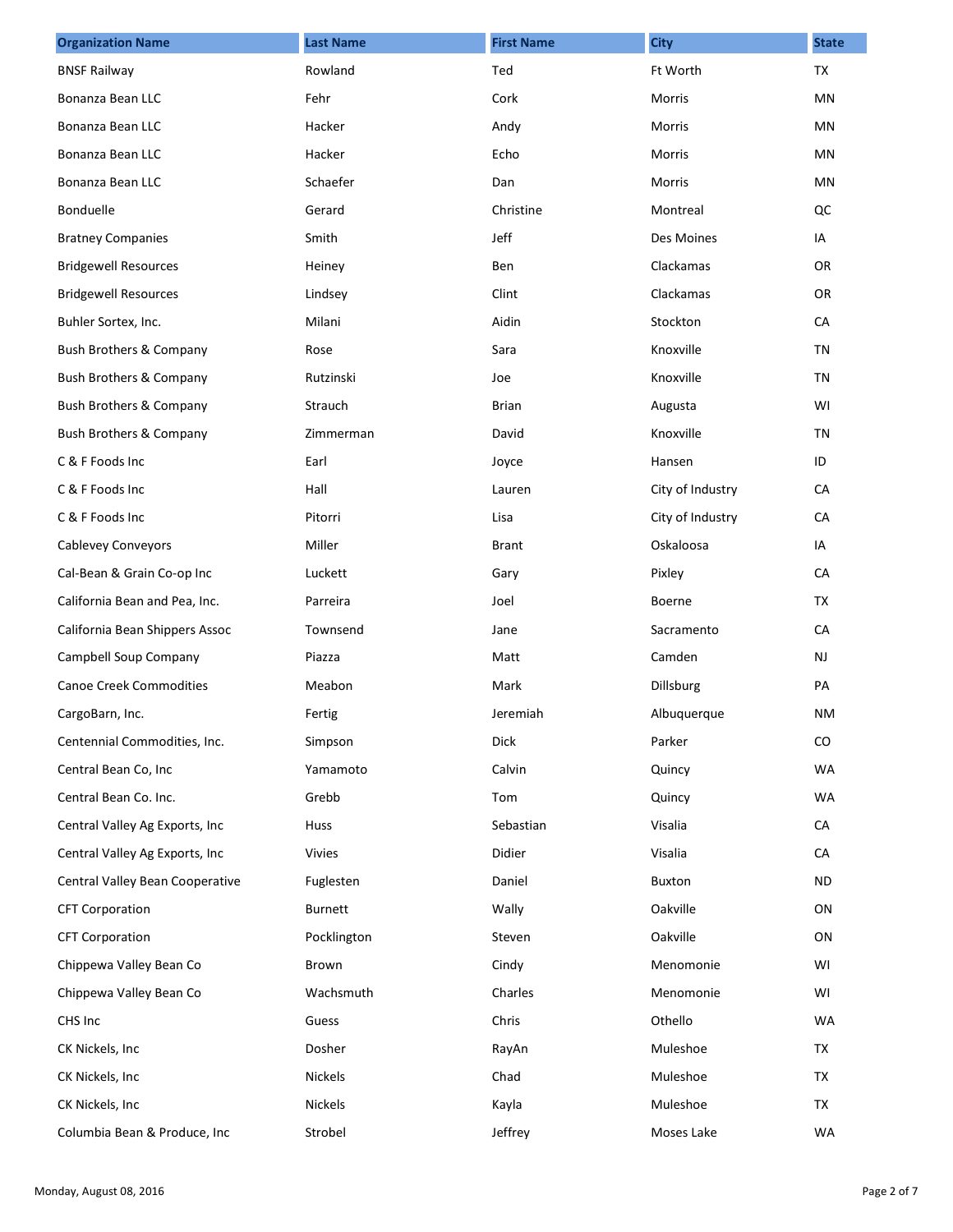| <b>Organization Name</b>          | <b>Last Name</b> | <b>First Name</b> | <b>City</b>           | <b>State</b> |
|-----------------------------------|------------------|-------------------|-----------------------|--------------|
| Columbia Grain Inc                | Berg             | Darryl            | Walhalla              | <b>ND</b>    |
| Columbia Grain Inc                | Berthold         | John              | <b>Grand Forks</b>    | ND.          |
| Colusa Produce Corporation        | Overton          | Barbara           | Meridian              | CA           |
| <b>Colusa Produce Corporation</b> | Wallace          | Jim               | Meridian              | CA           |
| Cooperative Elevator Co           | <b>Burton</b>    | Shari             | Pigeon                | MI           |
| Cooperative Elevator Co           | Janowicz         | Michael           | Pigeon                | MI           |
| Cooperative Elevator Co           | Wisenbaugh       | Todd              | Pigeon                | MI           |
| <b>CSX Transportation</b>         | Locklin          | Lawrence          | Jacksonville          | FL.          |
| D.W. Sturt & Co.                  | Sturt            | D.W.              | Santa Barbara         | CA           |
| Delta Technology Corporation      | Libin            | Eduardo           | Houston               | <b>TX</b>    |
| Delta Technology Corporation      | Zamora           | Victor            | Houston               | <b>TX</b>    |
| Digrava S.A. de C.V.              | Schujman         | Gabriel           | Cludad Granja Zapopan | Jalisco      |
| Digrava SA DE CV                  | Vaca             | Sergio            | Guadalajara           | Jalisco      |
| Distribuidora El Comino           | Cabrera          | Sergio            | Guadalajara La Mesa   | Tijuana      |
| Eco Foods                         | Gonzalez         | Lucia             | Antiguo Cuscatlan     |              |
| Eco Foods                         | Siman            | Rolando           | Antiguo Cuscatlan     |              |
| <b>EES Companies</b>              | Bernal           | Jayme             | Meridian              | ID           |
| <b>EES Companies</b>              | Elwer            | Jeff              | West Des Moines       | IA           |
| <b>EES Companies</b>              | Moreland         | Jon               | West Des Moines       | IA           |
| Elemar Inc.                       | Hadad            | Elee              | North Hollywood       | CA           |
| <b>Emerson Milling Inc</b>        | Tetrault         | Real              | Emerson               | MB           |
| Engstrom Bean and Seed            | Engstrom         | Brian             | Leeds                 | <b>ND</b>    |
| Enviropak Inc.                    | Moser            | Greg              | Hartville             | OH           |
| EP International Company          | Kim              | William           | Scottsdale            | AZ           |
| ERC Machinery - USA               | Keene            | Norman "Snap"     | George                | <b>WA</b>    |
| <b>Everbest Organics</b>          | Sattelberg       | Jim               | Munger                | MI           |
| Everbest Organics, Inc.           | Pryde            | Gordon            | Munger                | MI           |
| Eximcan Canada                    | Mutic            | Verica            | Toronto               | ON           |
| Faribault Foods                   | Allmann          | Heike             | Minneapolis           | MN           |
| <b>Faribault Foods</b>            | Kalscheur        | Rob               | Minneapolis           | MN           |
| Farmer Bean & Seed LLC            | Erickson         | Ryan              | Quincy                | <b>WA</b>    |
| Farmer Bean & Seed LLC            | Kehl             | Lisa              | Quincy                | <b>WA</b>    |
| Farmer Bean & Seed LLC            | Kehl             | Russ              | Quincy                | <b>WA</b>    |
| Fessenden Co-op                   | Stevens          | <b>Brad</b>       | Fessenden             | <b>ND</b>    |
| FNJ, Inc.                         | Musa             | Faisel            | Rancho Cucamonga      | CA           |
| FNJ, Inc.                         | Salvador         | Raymel            | Rancho Cucamonga      | CA           |
| Forest River Bean Co. Inc         | Schanilec        | Brian             | <b>Forest River</b>   | ND.          |
| Freeland Bean & Grain Inc.        | Hupfer           | Roger             | Freeland              | MI           |
| Furmano Foods Inc.                | Lamb             | Russell           | Northumberland        | PA           |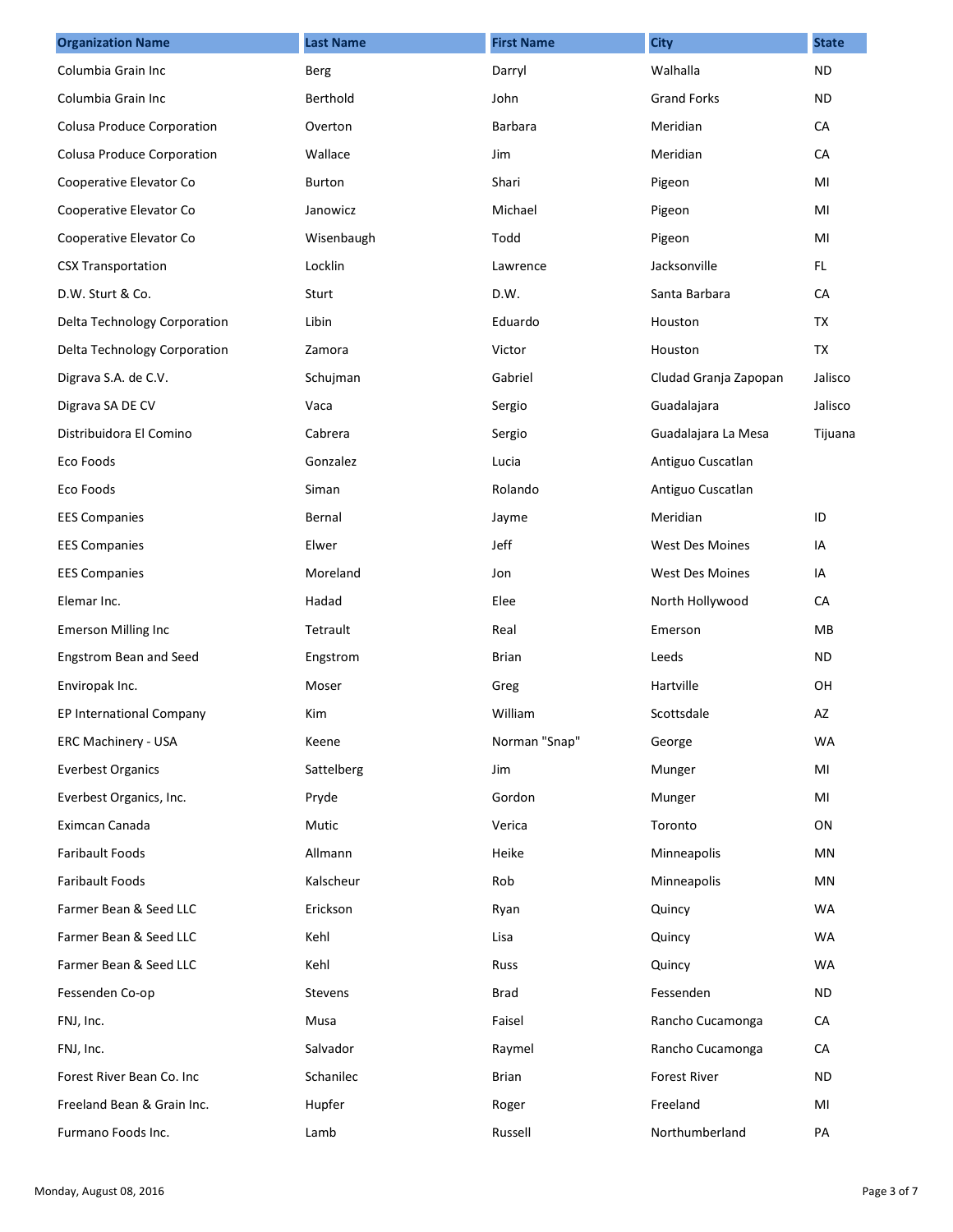| <b>Organization Name</b>                   | <b>Last Name</b> | <b>First Name</b> | <b>City</b>            | <b>State</b> |
|--------------------------------------------|------------------|-------------------|------------------------|--------------|
| Global Grain Canada                        | Lomax            | Matt              | Winkler                | MB           |
| Global Grain Canada, Ltd.                  | Reimer           | Frank             | Plum Coulee            | MB           |
| <b>Global Merchandising</b>                | Alvarez          | Alex              | San Francisco          | CA           |
| <b>Global Pulse Confederation (CICILS)</b> | Duckworth        | Randy             | Dubai                  |              |
| Goya De Puerto Rico, Inc.                  | Selles           | Luis              | Bayamon                | PR           |
| Goya Foods of California                   | Gayoso           | Teresa            | City of Industry       | CA           |
| Goya Foods of Florida                      | Martell          | Aracely           | Miami                  | FL.          |
| Goya Foods of Florida                      | Portuondo        | Angel             | Miami                  | FL.          |
| Goya Foods of Texas                        | Damaris Rosario  | Luz               | Brookshire             | <b>TX</b>    |
| Goya Foods, Inc.                           | Barroso          | Anthony           | Jersey City            | NJ           |
| Goya Foods, Inc.                           | Devir            | Daniel            | Jersey City            | <b>NJ</b>    |
| Goya Foods, Inc.                           | Franco           | Alejandro         | Jersey City            | NJ           |
| Great West Inc.                            | Prusse           | David             | <b>Highlands Ranch</b> | CO           |
| Haberer Foods Intl, Inc                    | Haberer          | Reid              | Morris                 | MN           |
| Haberer Foods Intl., Inc.                  | Haberer          | Randy             | <b>Morris</b>          | MN           |
| Hanover Foods Corp                         | O'Connor         | Mathew            | Hanover                | PA           |
| Hayes Food Products, Inc.                  | Roddey           | Michael           | Greenville             | SC           |
| Hayes Food Products, Inc.                  | Roddey           | Mike              | Greenville             | SC           |
| Hensall District Co-operative              | Cronin           | Chris             | Hensall                | ON           |
| Hensall District Co-operative, Inc.        | Hunt             | Marion            | Hensall                | ON           |
| Hensall District Co-operative, Inc.        | Innes            | Steve             | Hensall                | ON           |
| <b>Hinrichs Trading Company</b>            | Hinrichs         | Kyle              | Pullman                | <b>WA</b>    |
| <b>Hinrichs Trading Company</b>            | Hinrichs         | Max               | Gig Harbor             | <b>WA</b>    |
| <b>Hinrichs Trading Company</b>            | Hinrichs         | Phil              | Pullman                | <b>WA</b>    |
| Hinrichs Trading Company                   | Imler            | Tina              | Pullman                | <b>WA</b>    |
| Idaho Bean Dealers Association             | Knutz            | Lisa              | <b>Buhl</b>            | ID           |
| Ilta Grain Inc                             | Burneski         | Dan               | Surrey                 | BC           |
| Ilta Grain Inc                             | Sabourin         | Ivan              | Winnipeg               | MB           |
| <b>IMECO</b>                               | Agosti           | Matteo            | Cremona                |              |
| <b>IMECO</b>                               | Giorgetti        | Michele           | Cremona                |              |
| J.P. Wilson Co.                            | Wilson           | Carter            | <b>Twin Falls</b>      | ID           |
| Jack's Bean Company LLC                    | Harmon           | Tom               | Holyoke                | CO           |
| Justus Bag Co, Inc                         | Sackmann         | Adam              | Moses Lake             | <b>WA</b>    |
| <b>KC Trading Company</b>                  | Allan            | Bob               | Boulder                | CO           |
| <b>KC Trading Company</b>                  | Carrick          | Wayne             | Boulder                | CO.          |
| Kelley Bean Company                        | Hinze            | Grant             | Scottsbluff            | <b>NE</b>    |
| Kelley Bean Company                        | Huss             | Gary              | Scottsbluff            | NE           |
| Kelley Bean Company                        | Keller           | Judd              | Scottsbluff            | NE           |
| Kelley Bean Company                        | Kelley           | Kevin             | Scottsbluff            | <b>NE</b>    |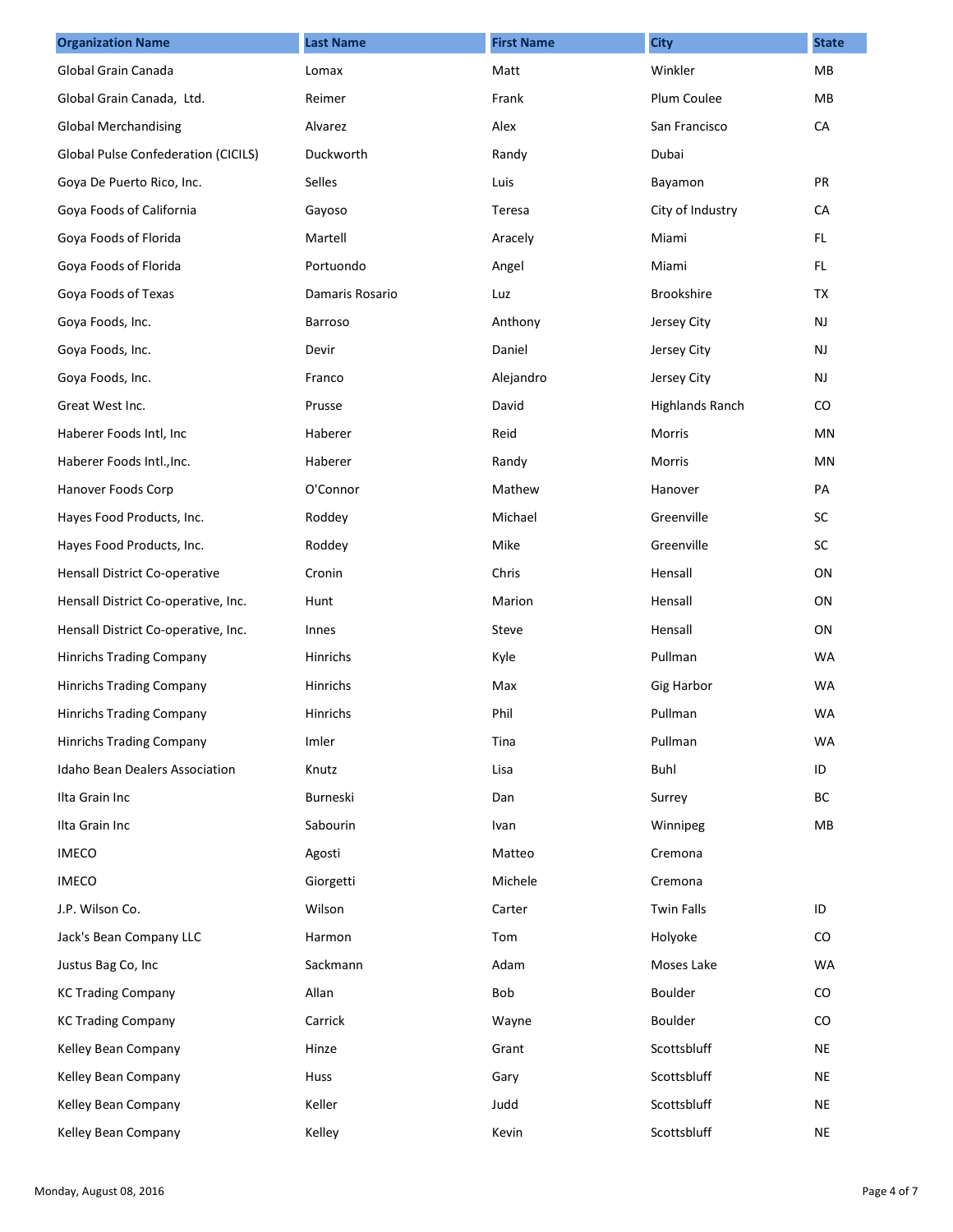| <b>Organization Name</b>      | <b>Last Name</b> | <b>First Name</b> | <b>City</b>          | <b>State</b> |
|-------------------------------|------------------|-------------------|----------------------|--------------|
| Kelley Bean Company           | Kelley           | <b>Kraig</b>      | Scottsbluff          | <b>NE</b>    |
| Kelley Bean Company           | Maasjo           | Deon              | Oakes                | ND.          |
| Kirsten Company LLC           | Kirsten          | Dave              | Lodi                 | CA           |
| Kirsten Company LLC           | Kirsten          | Mark              | Lodi                 | CA           |
| Kristi Corporation USA        | Babu             | Jey               | Piscataway           | <b>NJ</b>    |
| L.A. Hearne Co.               | Giudici          | Francis           | King City            | CA           |
| L.H. Hayward & Co., LLC       | Hayward          | Vince             | Harahan              | LA           |
| Lawgix International, Inc     | Lawrentz         | Jim               | Ashland              | OH           |
| Lawgix International, Inc     | Lawrentz         | Michael           | Ashland              | OH           |
| Lozano Magana                 | Lozano           | Javier            | CDMX, D.F.           |              |
| Manchester Company            | Manchester       | John              | Hartland             | MI           |
| Manchester Company            | Steele           | Doug              | <b>Overland Park</b> | KS           |
| McCall Farms, Inc.            | Lee              | Jerry             | Effingham            | SC           |
| Michigan Bean Commission      | Ackerman         | Greg              | Frankenmuh           | MI           |
| Michigan Bean Commission      | Cramer           | Joe               | Frankenmuth          | MI           |
| Mid Michigan Specialty Crops  | Leach            | Dan               | Ithaca               | MI           |
| Morgan Foods, Inc.            | Hartman          | Mark              | Austin               | IN           |
| Multi-Fresh Produce           | Faustinos        | Eli               | Glendale             | AZ           |
| N.K. Hurst Company            | Huntley          | Matt              | Indianapolis         | IN           |
| N.K. Hurst Company            | Snider           | Tony              | Indianapolis         | IN           |
| New Alliance Bean             | Plummer          | Tyler             | Gering               | <b>NE</b>    |
| New Alliance Bean             | Thompson         | Mark              | Alliance             | <b>NE</b>    |
| New Alliance Bean             | Wright           | Charlie           | Alliance             | NE           |
| <b>Nolin Steel</b>            | Parrish          | Matthew           | Ashburn              | GA           |
| North Central Commodities     | Thoreson         | Bill              | Gilby                | <b>ND</b>    |
| Northern Bag and Box Company  | <b>Brock</b>     | Dana              | <b>Grand Forks</b>   | <b>ND</b>    |
| Northern Bag and Box Company  | Weingarten       | Ben               | <b>Grand Forks</b>   | ND.          |
| Northern Bag and Box Company  | Weingarten       | Chuck             | <b>Grand Forks</b>   | ND.          |
| Northwest Trading Co Inc      | Benson           | Matthew           | Lodi                 | CA           |
| Northwest Trading Co Inc      | Benson           | Ryan              | Lodi                 | CA           |
| Northwest Trading Company     | Benson           | Stephen           | Lodi                 | CA           |
| <b>Oliver Manufacturing</b>   | Jackson          | Troy              | La Junta             | CO.          |
| Pacific Grain & Foods         | Alvarado         | Jose              | Fresno               | CA           |
| Pacific Grain & Foods, LLC    | Perkins          | Jacquelyn         | Fresno               | CA           |
| Pacific Grain & Foods, LLC    | Perkins          | Lee               | Fresno               | CA           |
| Peas Inc., dba C.T. Smith Co. | Smith III        | Carl              | Pleasanton           | TX           |
| PL International, LLC         | Lambert          | Paul              | Tiburon              | CA           |
| Port Packaging, LLC           | McPherson, Jr    | Jim               | Houston              | TX           |
| Praxis Trading Corp           | Silva            | Gildardo          | The Woodlands        | TX           |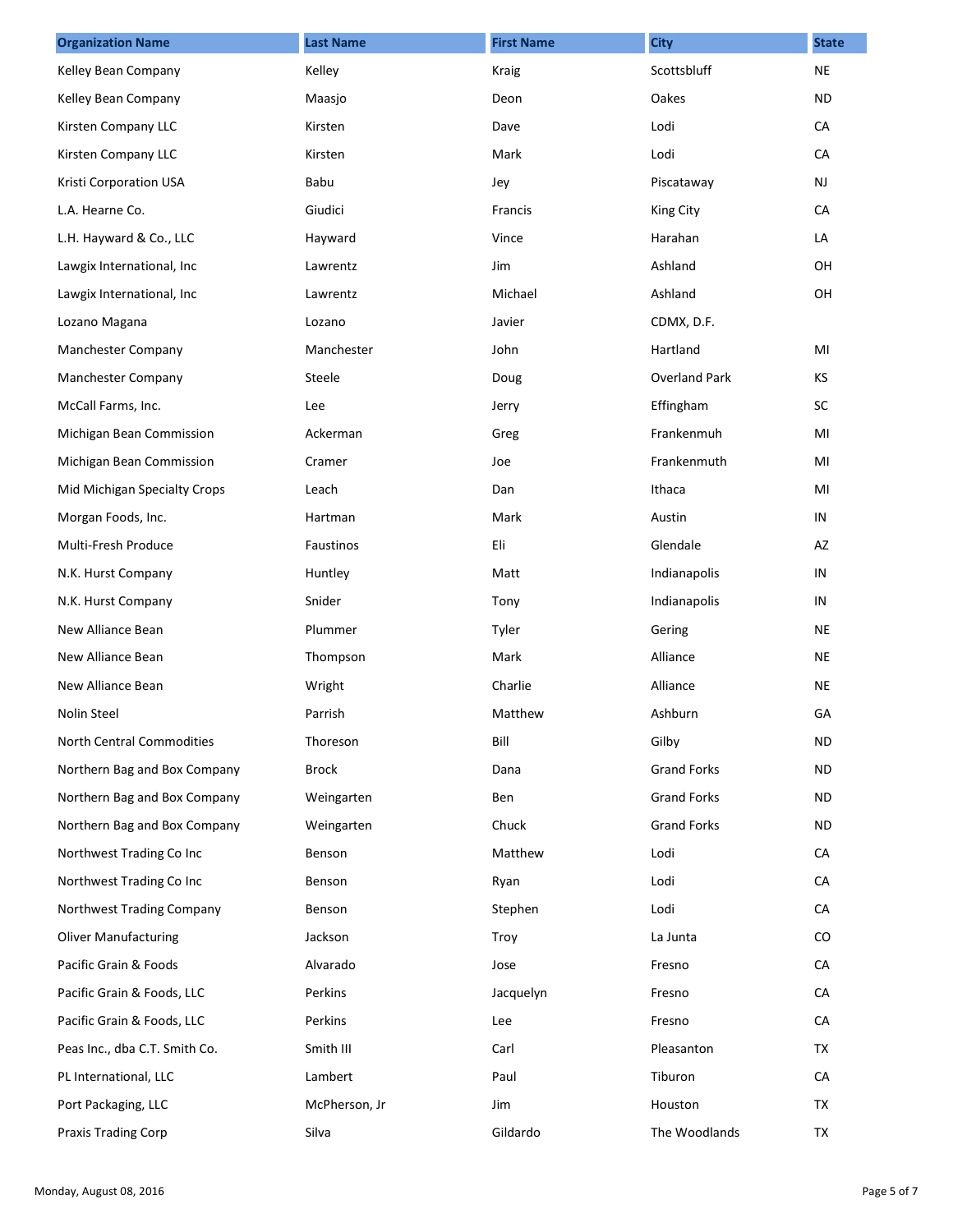| <b>Organization Name</b>            | <b>Last Name</b>   | <b>First Name</b> | <b>City</b>            | <b>State</b> |
|-------------------------------------|--------------------|-------------------|------------------------|--------------|
| Preator Bean Company                | Preator            | Lynn              | Burlington             | <b>WY</b>    |
| Preator Bean Company                | Preator            | Zach              | Burlington             | <b>WY</b>    |
| R.S. Porter & Co., Inc.             | Jahn               | Robby             | Cliffside Park         | NJ           |
| Rangen, Inc.                        | Ruffing            | Vicky             | Buhl                   | ID           |
| Ray-Mont Logistics                  | Peterson           | Russell           | Spokane Valley         | <b>WA</b>    |
| Ray-Mont Logistics                  | Stathatos          | Loui              | Montreal               | QC           |
| Ray-mont Logistics                  | Zimmerman-Reynolds | Teri              | Spokane Valley         | <b>WA</b>    |
| Rhodes Stockton Bean Co-op          | Kubo               | Larry             | Tracy                  | CA           |
| Robson Commodities LLC              | Robson             | David             | Troy                   | ID           |
| Russell E Womack, Inc.              | Byrne              | Brian             | Lubbock                | TX           |
| Russell E Womack, Inc.              | Byrne              | Shane             | Lubbock                | <b>TX</b>    |
| Russell E. Womack, Inc.             | Byrne              | Michael           | Lubbock                | TX           |
| Russell E. Womack, Inc.             | Byrne              | Mike              | Lubbock                | <b>TX</b>    |
| Russell E. Womack, Inc.             | Byrne              | Richard           | Irving                 | TX           |
| Satake USA Inc                      | Jimenez            | Pam               | Modesto                | CA           |
| Satake USA Inc.                     | Lusk               | Don               | Modesto                | CA           |
| Seaboard Overseas                   | Ford               | <b>Brad</b>       | Chapel Hill            | <b>NC</b>    |
| <b>Selected Seeds</b>               | Dever              | Tony              | Pittsworth             | Queensl      |
| <b>Selected Seeds</b>               | Paynter            | Stan              | Pittsworth             | Queensl      |
| Seneca Foods Corp                   | Lindsay            | Leon J.           | Mongomery              | ΜN           |
| SK Food International               | Owen               | Joel              | Fargo                  | <b>ND</b>    |
| SKE Midwestern, Inc.                | Peck               | Samuel            | Loveland               | CO           |
| Slauson Trading Co                  | Slauson            | Michael           | Onamia                 | ΜN           |
| Slauson Trading Co                  | Yakymi             | Carmel            | Onamia                 | ΜN           |
| Southwest Processors Exchange       | Tessmer            | Alan              | Tonapah                | AZ           |
| Southwst Processors Exchange        | Pitzer             | Jason             | Tonapah                | AZ           |
| Spokane Seed Company                | Fontaine           | Andrew J.J.       | Spokane Valley         | WA           |
| Spokane Seed Company                | Johnstone          | Pete              | Spokane Valley         | <b>WA</b>    |
| SRS Commodities Ltd                 | Harpestad          | Rick              | Mayville               | <b>ND</b>    |
| Star of the West/Bayside Best Beans | Chandonnet         | Rob               | Frankenmuth            | MI           |
| Steele & Company                    | Stawowy            | Matthew           | Sterling               | MI           |
| Steele & Company                    | Steele             | Tony              | Sterling               | MI           |
| Surtidora Abarroterea               | Samano SM          | Jose Ignacio      | <b>Mexico City</b>     | DF           |
| Surtidora Abarroterea Sa De CV      | Samano Vega        | Ignacio           | Mexico City            | D.F          |
| Sutter Basin Grower's Co-op         | Davis Jr           | Ray               | Knights Landing        | CA           |
| Sutter Basin Growers Co-op          | Piper              | <b>Brian</b>      | <b>Knights Landing</b> | CA           |
| Syngenta                            | Hankins            | Gordy             | <b>Fort Collins</b>    | CO           |
| Tarke Bean, LLC                     | Anderson           | Phil              | Meridian               | CA           |
| Teasdale Foods, Inc                 | Page               | Chuck             | Greeley                | CO           |